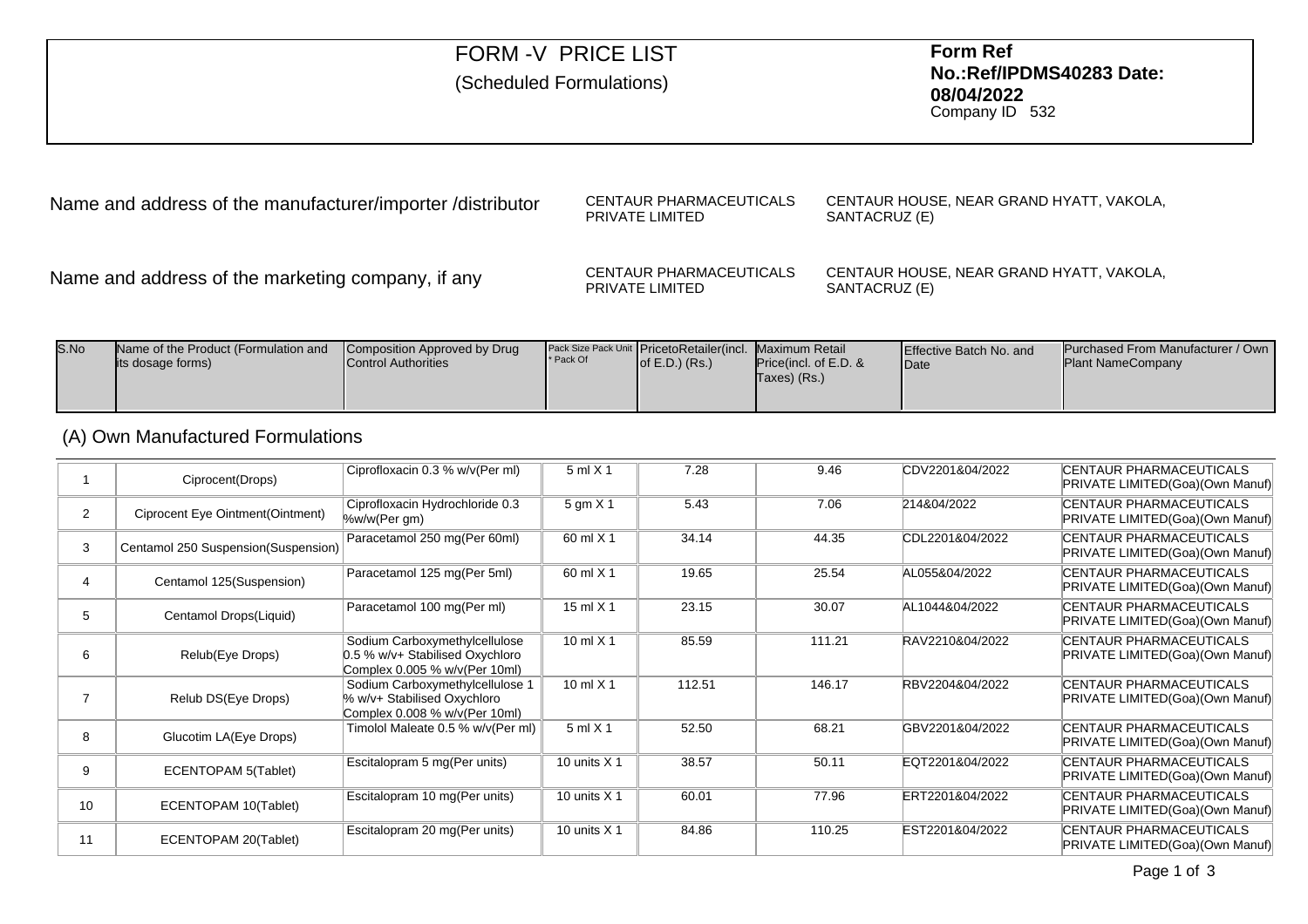# FORM -V PRICE LIST

# (Scheduled Formulations)

 **Form Ref No.:Ref/IPDMS40283 Date:08/04/2022**

Company ID <sup>532</sup>

#### CENTAUR PHARMACEUTICALSPRIVATE LIMITEDCENTAUR HOUSE, NEAR GRAND HYATT, VAKOLA,SANTACRUZ (E)

### CENTAUR PHARMACEUTICALSPRIVATE LIMITED

CENTAUR HOUSE, NEAR GRAND HYATT, VAKOLA,SANTACRUZ (E)

| S.No | Name of the Product (Formulation and<br>its dosage forms) | Composition Approved by Drug<br><b>Control Authorities</b>                                 | Pack Of        | Pack Size Pack Unit PricetoRetailer(incl.<br>of $E.D.$ ) ( $Rs.$ ) | Maximum Retail<br>Price(incl. of E.D. &<br>Taxes) (Rs.) | Effective Batch No. and<br><b>IDate</b> | Purchased From Manufacturer / Own<br>Plant NameCompany             |
|------|-----------------------------------------------------------|--------------------------------------------------------------------------------------------|----------------|--------------------------------------------------------------------|---------------------------------------------------------|-----------------------------------------|--------------------------------------------------------------------|
| 12   | Glucotim 0.5% (Eye Drops)                                 | Timolol Maleate 0.5 % w/v(Per ml)                                                          | $5$ ml $X$ 1   | 38.18                                                              | 49.60                                                   |                                         | <b>CENTAUR PHARMACEUTICALS</b><br>PRIVATE LIMITED(Goa)(Own Manuf)  |
| 13   | Glimitab 1(Tablet)                                        | Glimepiride 1 mg(Per 10units)                                                              | 10 units $X$ 1 | 34.40                                                              | 44.69                                                   |                                         | <b>CENTAUR PHARMACEUTICALS</b><br>PRIVATE LIMITED(Goa)(Own Manuf)  |
| 14   | Telmitrust 40(Tablet)                                     | Telmisartan 40 mg (Per 14 units)                                                           | 14 units $X$ 1 | 88.34                                                              | 114.78                                                  |                                         | CENTAUR PHARMACEUTICALS<br>PRIVATE LIMITED(Goa)(Own Manuf)         |
| 15   | Relub LC(Eye Drops)                                       | Sodium Carboxymethylcellulose<br>0.5 mg+ Stabilised Oxychloro<br>Complex 0.01 mg(Per 10ml) | 10 ml $X$ 1    | 122.21                                                             | 158.77                                                  |                                         | CENTAUR PHARMACEUTICALS<br>PRIVATE LIMITED(Goa)(Own Manuf)         |
| 16   | Bactirest(Ointment)                                       | Fusidic Acid 2 %w/w+ Potassium<br>Sorbate 0.27 %w/w(Per gm)                                | 5 gm X 1       | 41.77                                                              | 54.26                                                   |                                         | <b>CENTAUR PHARMACEUTICALS</b><br>PRIVATE LIMITED(Goa)(Own Manuf)  |
| 17   | Bactirest(Ointment)                                       | Fusidic Acid 2 %w/w+ Potassium<br>Sorbate 0.27 %w/w(Per gm)                                | 10 gm $X$ 1    | 65.66                                                              | 85.31                                                   |                                         | <b>CENTAUR PHARMACEUTICALS</b><br>PRIVATE LIMITED(Goa)(Own Manuf)  |
| 18   | Benzox AC(Ointment)                                       | Hydroxy Benzoyl Peroxide 2.5<br>%w/w(Per gm)                                               | 20 gm X 1      | 65.16                                                              | 84.65                                                   |                                         | <b>CENTAUR PHARMACEUTICALS</b><br>PRIVATE LIMITED(Goa)(Own Manuf)  |
| 19   | Centamol 650(Tablet)                                      | Paracetamol 650 mg(Per 10units)                                                            | 10 units $X$ 1 | 17.59                                                              | 22.85                                                   |                                         | Centaur Pharmaceuticals Private<br>Limited(Maharashtra)(Own Manuf) |
| 20   | Glimitab 2(Tablet)                                        | Glimepiride 2 mg(Per 10units)                                                              | 10 units $X$ 1 | 54.65                                                              | 71.01                                                   |                                         | <b>CENTAUR PHARMACEUTICALS</b><br>PRIVATE LIMITED(Goa)(Own Manuf)  |
| 21   | Telmitrust 20(Tablet)                                     | Telmisartan 20 mg (Per 14 units)                                                           | 14 units $X$ 1 | 48.88                                                              | 63.50                                                   |                                         | <b>CENTAUR PHARMACEUTICALS</b><br>PRIVATE LIMITED(Goa)(Own Manuf)  |

## (B)Purchased/Imported Formulations

|        |                   |                          |            | <b>A</b> O | $-7.00$ |                         |
|--------|-------------------|--------------------------|------------|------------|---------|-------------------------|
| $\sim$ |                   | Clobazam 5 mg(Per units) | 10 units X | ـد44.3     | 57.60   | THE MADRAS PHARMA(Tamil |
| --     | Nucloba 5(Tablet) |                          |            |            |         | Nadu)(OC                |